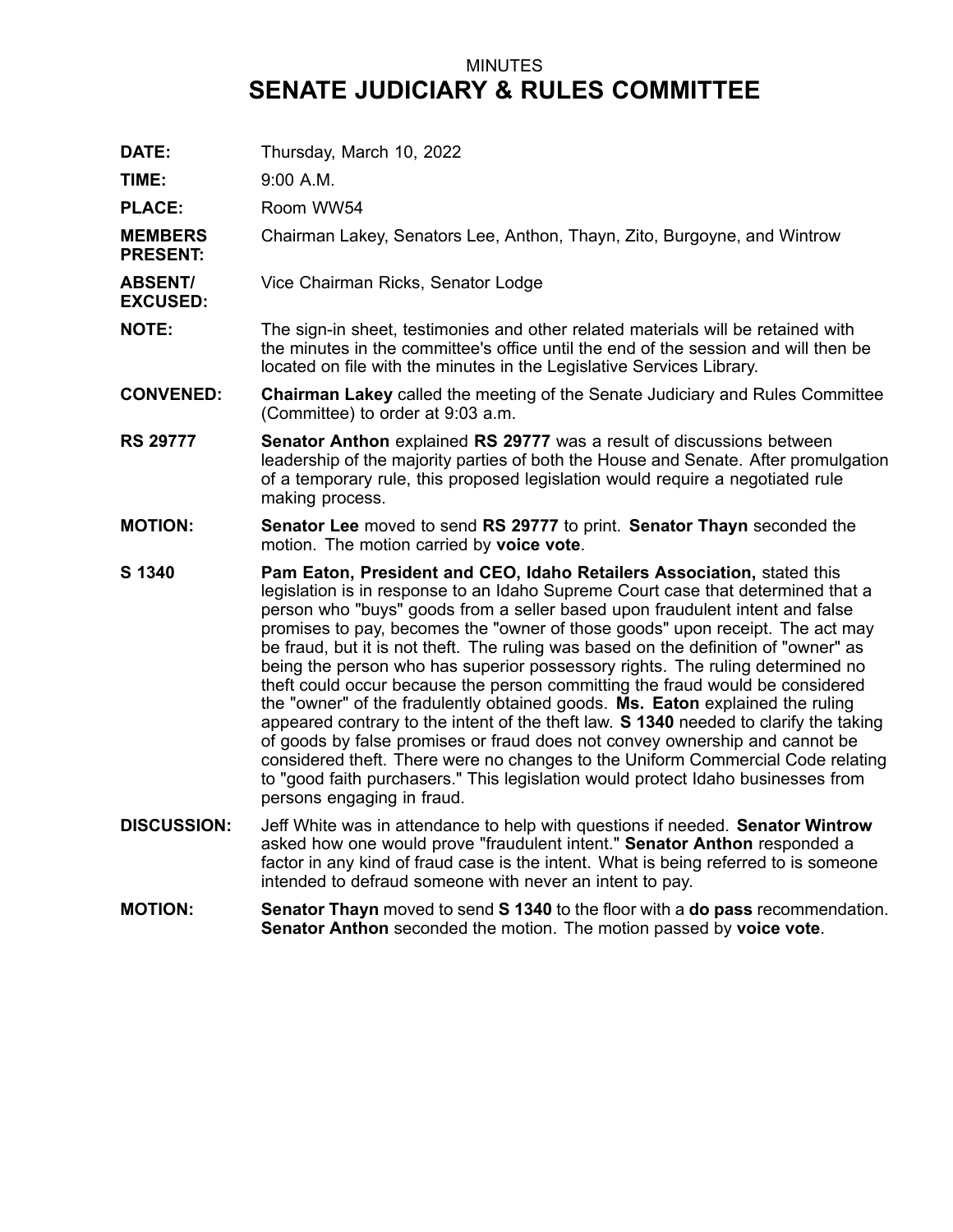- **S 1381 Senator Winder** explained **S 1381** relates to coronavirus and the coronavirus vaccines and the situation that had been going on in our country. A decision to have <sup>a</sup> vaccine is <sup>a</sup> personal choice. This bill puts <sup>a</sup> one year hold on vaccinations under certain circumstances as they relate to the coronavirus. There are constitutional protections of employer contract rights in both the state and U.S. Constitutions, and laws can not be passed that would interfere with those rights. Idaho is <sup>a</sup> right-to-work state and that language is made very clear. **Senator Winder** pointed out some of the specific definitions used in the legislation. Coronavirus and any subsequent identified mutation, modification or strain of severe acute respiratory syndrome is included in the definition of coronavirus. Vaccination, in this context, means the introduction of <sup>a</sup> coronavirus vaccine into the human body. Foreign jurisdiction means any state, commonwealth, country or nation outside the State of Idaho. When employees have to travel internationally and are required to be vaccinated for admission to other countries, they can still be required to be vaccinated. This legislation also had broad application in the public venue. A business entity in Idaho shall not refuse to provide any service, product, admission to <sup>a</sup> venue or transportation of <sup>a</sup> person because that person had or had not received <sup>a</sup> coronavirus vaccination. Any business entity receiving Medicare or Medicaid funding shall be exempt from **S 1381** requirements as will anyone providing health care in <sup>a</sup> hospital or care facility. The legislation was <sup>a</sup> safeguard against discrimination of people based on their vaccination status. **Senator Winder** explained there was <sup>a</sup> provision that provided for one-time incentives to receive the vaccine. The enforcement action of the bill is <sup>a</sup> fine of up to \$1,000 per employee who was unlawfully required to receive <sup>a</sup> vaccination. Attorney fees could be awarded to <sup>a</sup> plaintiff in case of termination according to the severability clause. The sunset clause on this legislation starts one year after termination or expiration of all state emergencies related to coronavirus in Idaho. An emergency provision was included stating the bill would be in full force and effect upon passage.
- **DISCUSSION: Senator Wintrow** asked questions relating to how **S 1381** would affect small businesses and general hiring practices. **Senator Winder** stated that vaccination status can not be the reason you hire or do not hire someone. Small firms and businesses tend to voluntarily get vaccinations and this legislation does not prevent anyone from being voluntarily vaccinated. **Senator Burgoyne** questioned the definition of "business entity," **Senator Winder** asked Chairman Lakey to answer the legal questions. **Chairman Lakey** responded that sole proprietorships would be included in "business entity."
- **TESTIMONY: Max Brown** testifying in his own behalf. **Mr. Brown** spoke from his experiences with people who, for one reason or another, could not be vaccinated. Mr. Brown's opinion is anyone vaccinated or unvaccinated could spread the disease, and anyone vaccinated or unvaccinated could get the disease. He stated we cannot discriminate against people because their health would not permit them to be vaccinated. **Mr. Brown** continued that even though some people think the legislation does not do enough, he thinks it lets people know that everyone should be treated with respect and dignity. He encouraged passage of **S 1381**.
- **TESTIMONY: Jason Kreizenbeck, representing Micron Semiconductor,** asked the Committee to send the legislation to the amending order to change the enactment date to May 1, 2022 to give large companies 30 days to prepare changes related to how they work with employees. **Mr. Kreizenbeck** suggested exempting federal contractors if the OSHA appeal would go forward as opposed to just referring to federal law. **Senator Wintrow** asked if Micron supported the legislation. **Mr. Kreizenbeck** hesitated and responded that he was not given the authority to speak to that question.